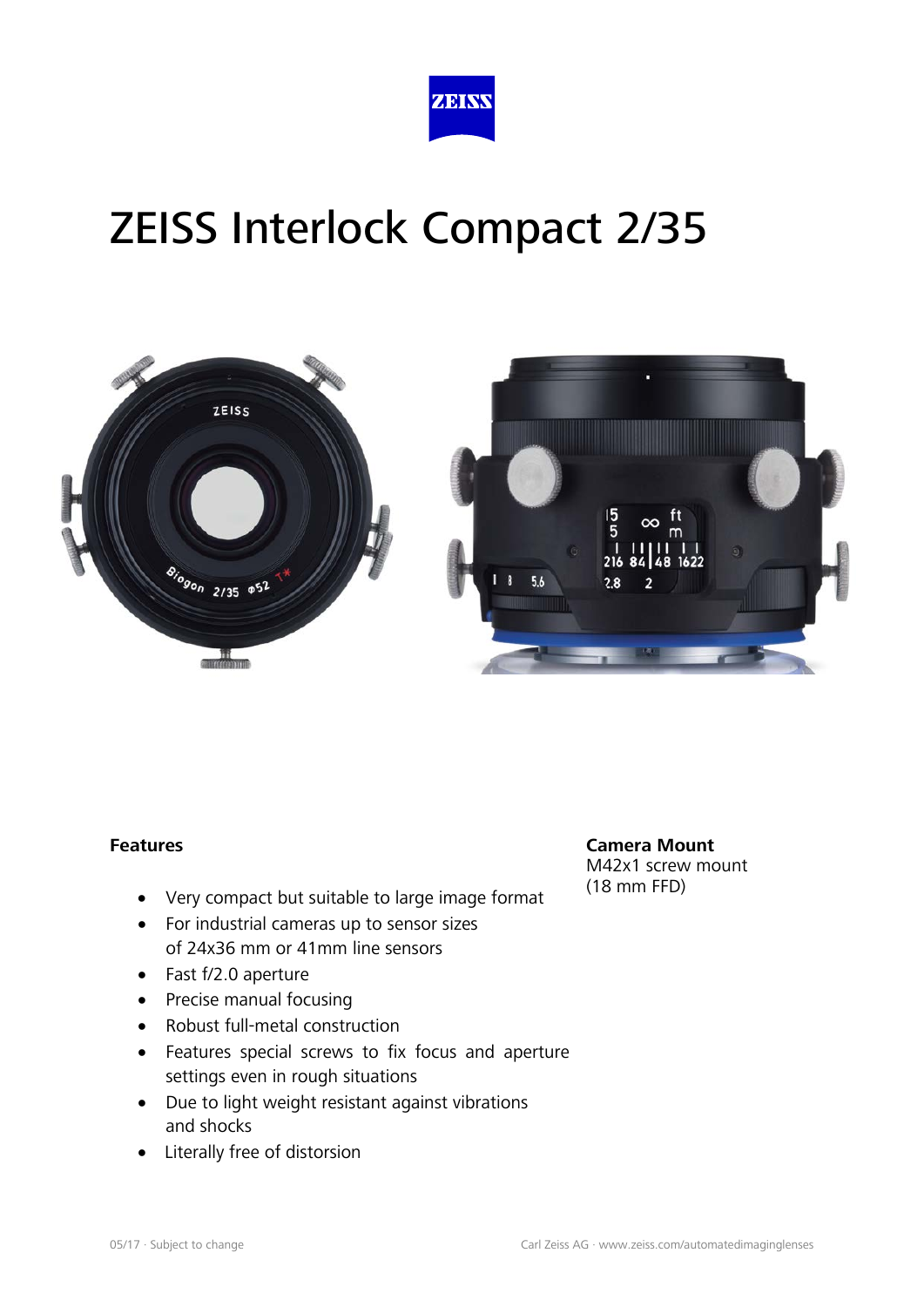

## **Technical Specifications**



| $\frac{1}{2}$ 53.98 mm (inf.) | 49.4 mm | $\varnothing$ = 62.0 mm | $2.66$ mm (inf.) | 50.37 mm (inf.) |
|-------------------------------|---------|-------------------------|------------------|-----------------|

| <b>Focal length</b>                      | 35 mm                                         |  |
|------------------------------------------|-----------------------------------------------|--|
| <b>Aperture range</b>                    | $f/2.0 - f/22$                                |  |
| Number of elements / groups              | $9/6$                                         |  |
| Min. working distance (object to sensor) | 300 mm (0.98 ft.) – $\infty$                  |  |
| Min. free working distance               | 230 mm (0.75 ft.) – $\infty$                  |  |
| Angular field* (diag. / horiz. / vert.)  | 63/54/38°                                     |  |
| Max. diameter of image field             | 43.0 mm (1.7")                                |  |
| <b>Flange focal length</b>               | 18.0 mm                                       |  |
| Coverage at close range                  | 208 x 139 mm (8.2 x 5.5"), line 237 mm (9.3") |  |
| Image ratio at close range               | 1:5.8                                         |  |
| <b>Filter-thread</b>                     | M 52 x 0.75                                   |  |
| Weight                                   | 394 g (0.87 lbs.)                             |  |
| <b>Camera mount</b>                      | M42 (18.0 mm FFD)                             |  |

*\* referring to 24 x 36 mm format resp. 43 mm line*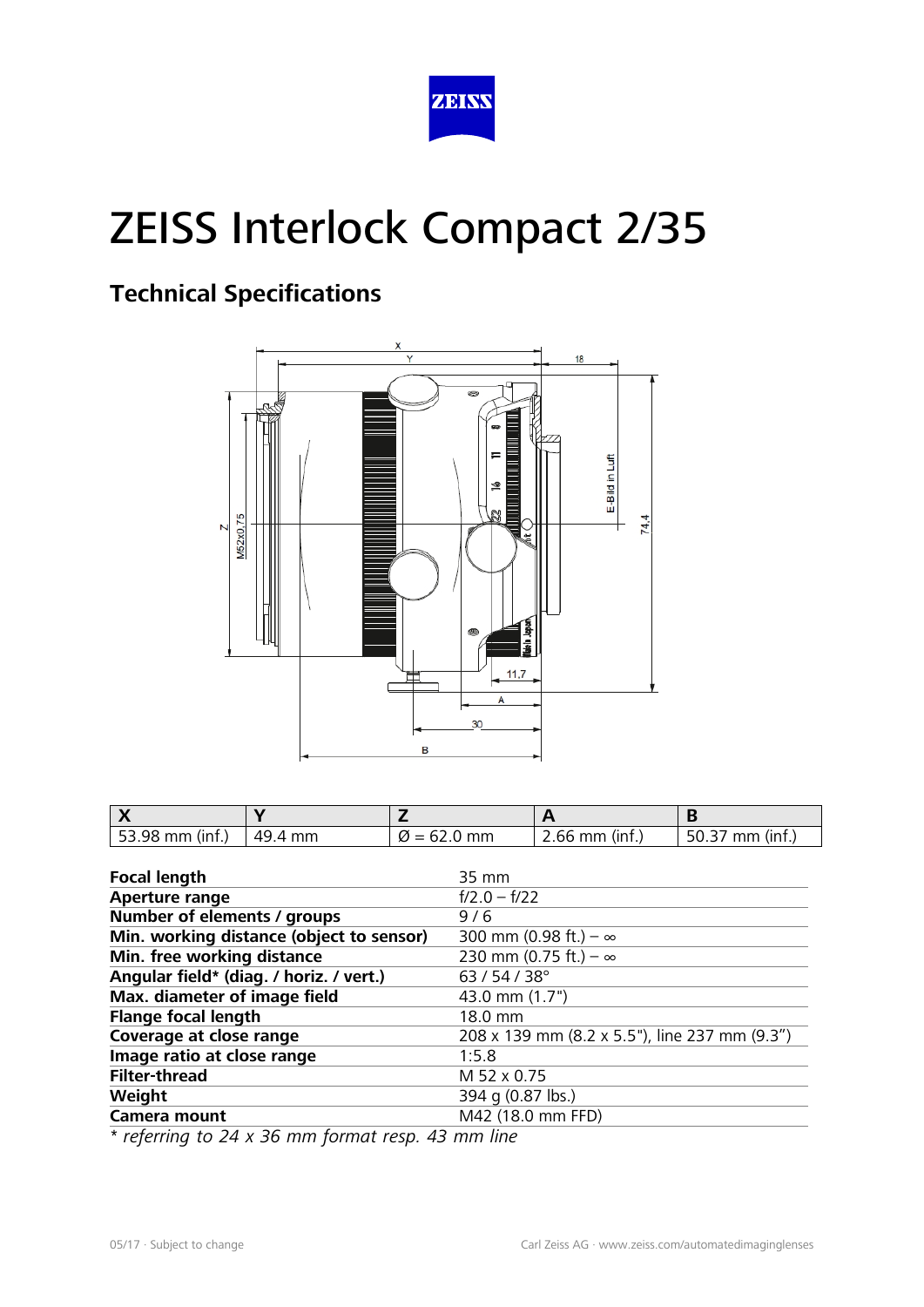

### **Relative Illuminance\***



#### **E [%]**

 The relative illuminance shows the image brightness over the image height u' in relation to the image center.

- $f$ -number = 2.0
- $f$ -number = 4
- $f$ -number = 5.6

## **Relative Distortion\***



*\*Data for infinite focus setting*

#### **V [%]**

The relative distortion shows the deviation of the image height from the expected image height u' in percent.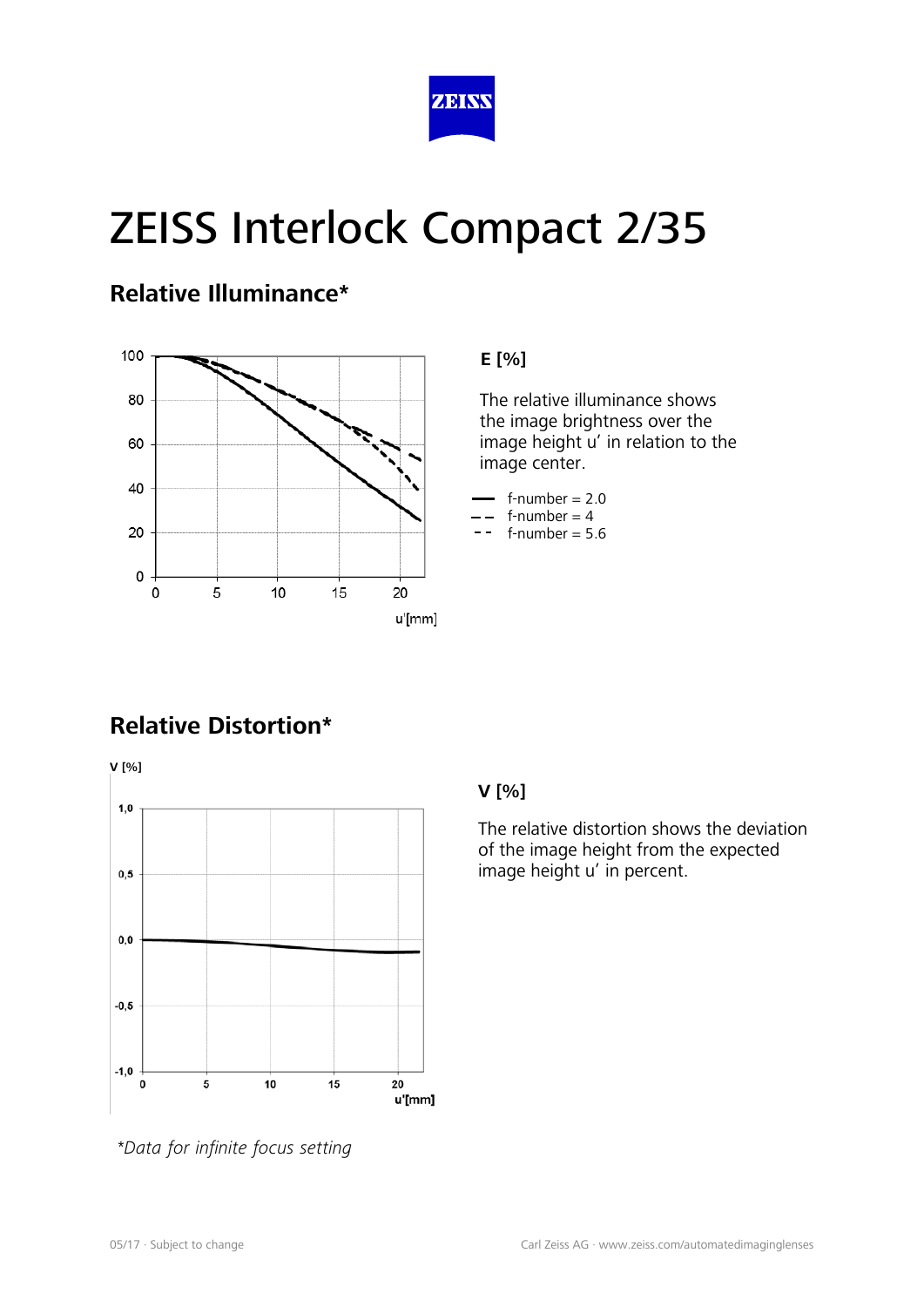

### **MTF Charts\***



#### **Contrast [%]**

The Modulation Transfer (MTF) as a function of image height (u) and slit orientation (sagittal, tangential) has been measured with white light at spatial frequencies of  $R = 10$ , 20 and 40 cycles/mm.

#### **F-Number 2.0**

- \_\_ Sagittal
- … Tangential



*\*Data for infinite focus setting*

#### **Contrast [%]**

**F-Number 5.6 Sagittal** … Tangential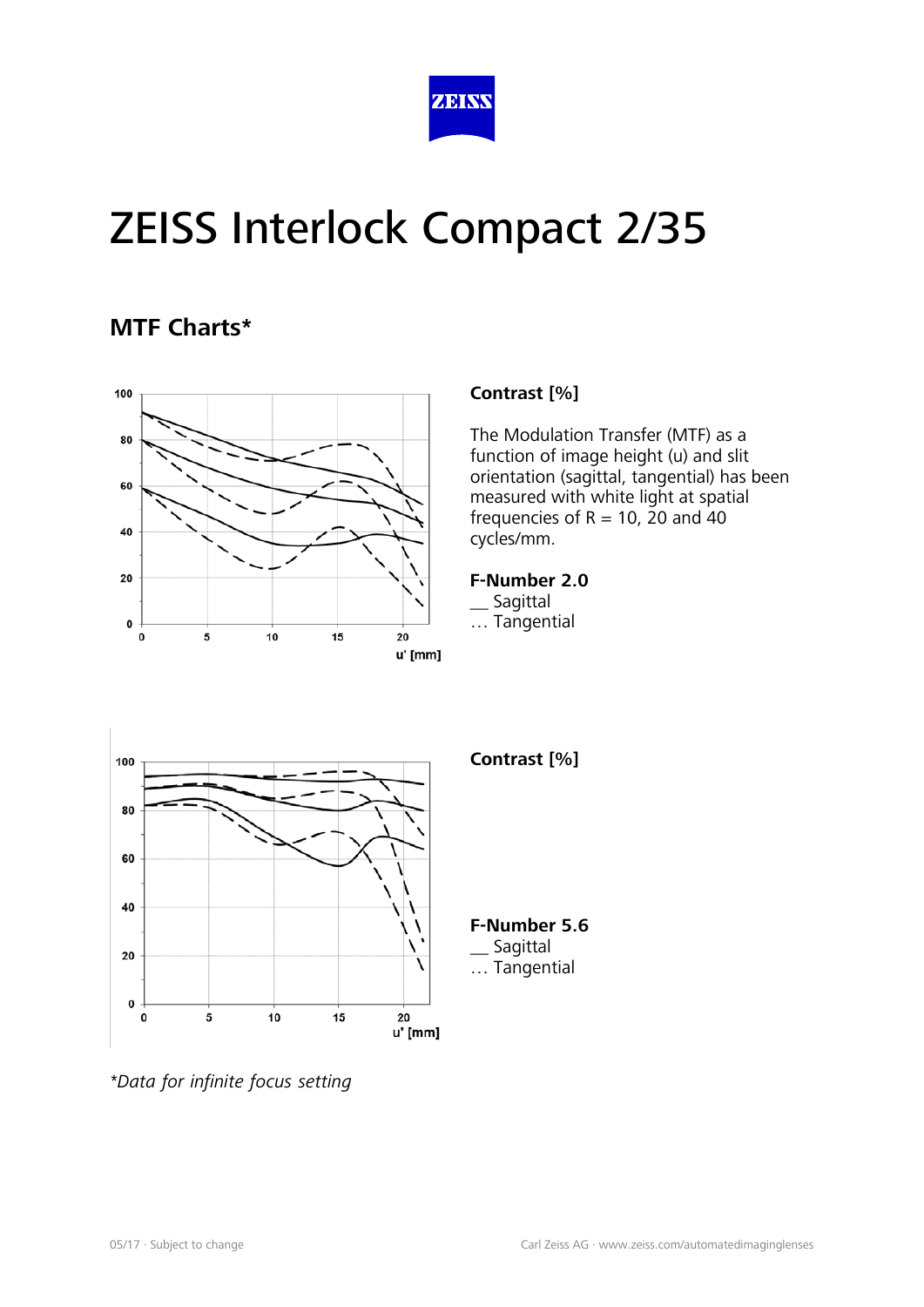

## **Spectral Transmission**